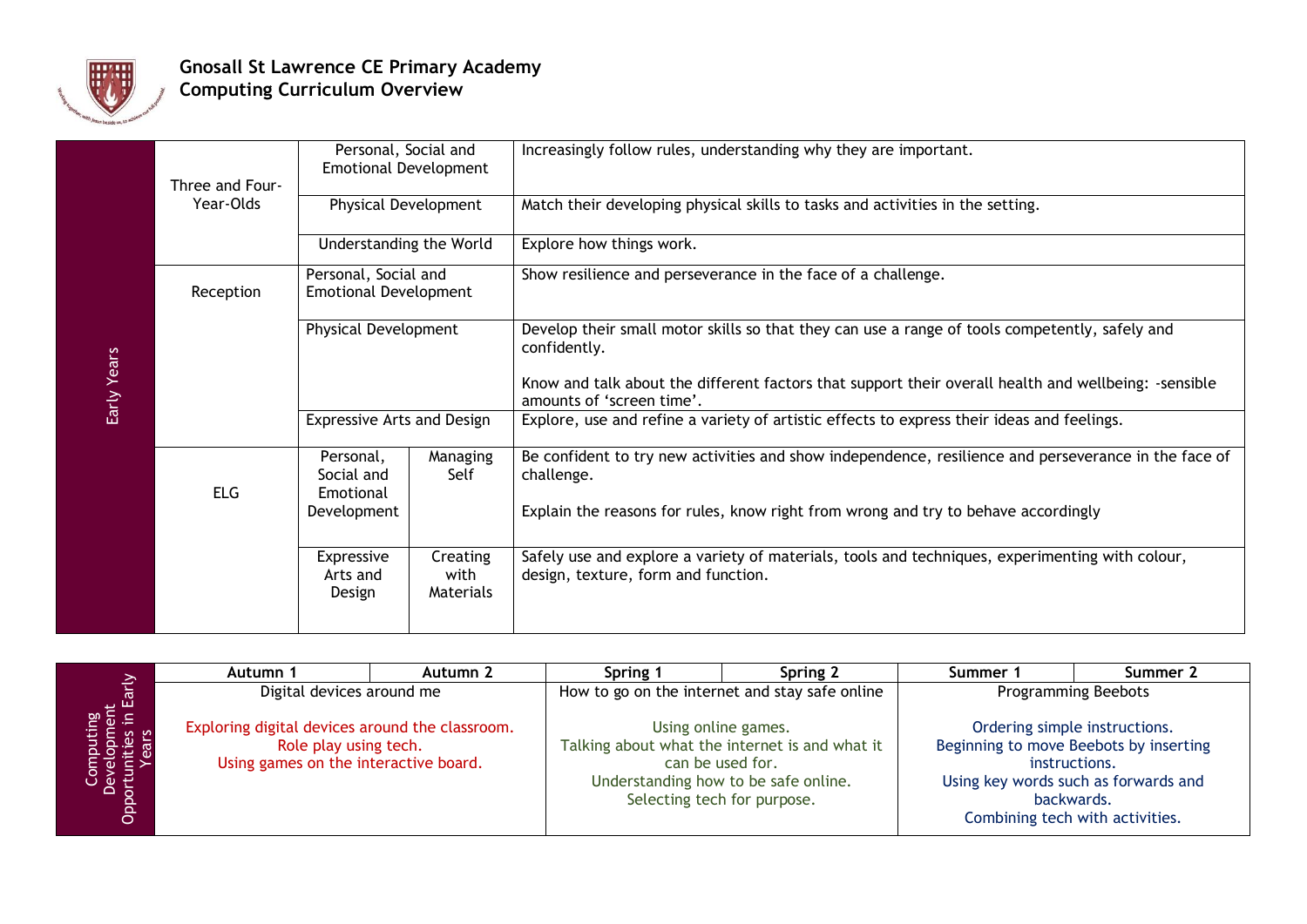## Expectations of the National Curriculum (Colour coding shows coverage in Gnosall's Computing Curriculum)

|                                                                 | <b>Pupils:</b>                                                                                                                                                                                                                                                                                                                                                                                                                                                                                                                                               |
|-----------------------------------------------------------------|--------------------------------------------------------------------------------------------------------------------------------------------------------------------------------------------------------------------------------------------------------------------------------------------------------------------------------------------------------------------------------------------------------------------------------------------------------------------------------------------------------------------------------------------------------------|
| <b>Overall Aims of our</b><br>Computing<br>Curriculum (from NC) | * can understand and apply the fundamental principles and concepts of computer science, including abstraction, logic, algorithms and data<br>representation<br>* can analyse problems in computational terms, and have repeated practical experience of writing computer programs in order to solve such<br>problems<br>* can evaluate and apply information technology, including new or unfamiliar technologies, analytically to solve problems<br>* are responsible, competent, confident and creative users of information and communication technology. |
|                                                                 | <b>Pupils:</b>                                                                                                                                                                                                                                                                                                                                                                                                                                                                                                                                               |
| End of KS1 Attainment<br>(NC)                                   | * understand what algorithms are; how they are implemented as programs on digital devices; and that programs execute by following precise<br>and unambiguous instructions                                                                                                                                                                                                                                                                                                                                                                                    |
|                                                                 | * create and debug simple programs<br>* use logical reasoning to predict the behaviour of simple programs                                                                                                                                                                                                                                                                                                                                                                                                                                                    |
|                                                                 | * use technology purposefully to create, organise, store, manipulate and retrieve digital content                                                                                                                                                                                                                                                                                                                                                                                                                                                            |
|                                                                 | * recognise common uses of information technology beyond school                                                                                                                                                                                                                                                                                                                                                                                                                                                                                              |
|                                                                 | * use technology safely and respectfully, keeping personal information private; identify where to go for help and support when they have<br>concerns about content or contact on the internet or other online technologies                                                                                                                                                                                                                                                                                                                                   |
|                                                                 | <b>Pupils:</b>                                                                                                                                                                                                                                                                                                                                                                                                                                                                                                                                               |
|                                                                 | * design, write and debug programs that accomplish specific goals, including controlling or simulating physical systems; solve problems by<br>decomposing them into smaller parts                                                                                                                                                                                                                                                                                                                                                                            |
|                                                                 | * use sequence, selection, and repetition in programs; work with variables and various forms of input and output                                                                                                                                                                                                                                                                                                                                                                                                                                             |
|                                                                 | * use logical reasoning to explain how some simple algorithms work and to detect and correct errors in algorithms and programs<br>* understand computer networks including the internet; how they can provide multiple services, such as the world wide web; and the                                                                                                                                                                                                                                                                                         |
|                                                                 | opportunities they offer for communication and collaboration                                                                                                                                                                                                                                                                                                                                                                                                                                                                                                 |
|                                                                 | * use search technologies effectively, appreciate how results are selected and ranked, and be discerning in evaluating digital content<br>* select, use and combine a variety of software (including internet services) on a range of digital devices to design and create a range of                                                                                                                                                                                                                                                                        |
| End of KS2 Attainment (NC)                                      | programs, systems and content that accomplish given goals, including collecting, analysing, evaluating and presenting data and information<br>* use technology safely, respectfully and responsibly; recognise acceptable/unacceptable behaviour; identify a range of ways to report<br>concerns about content and contact                                                                                                                                                                                                                                   |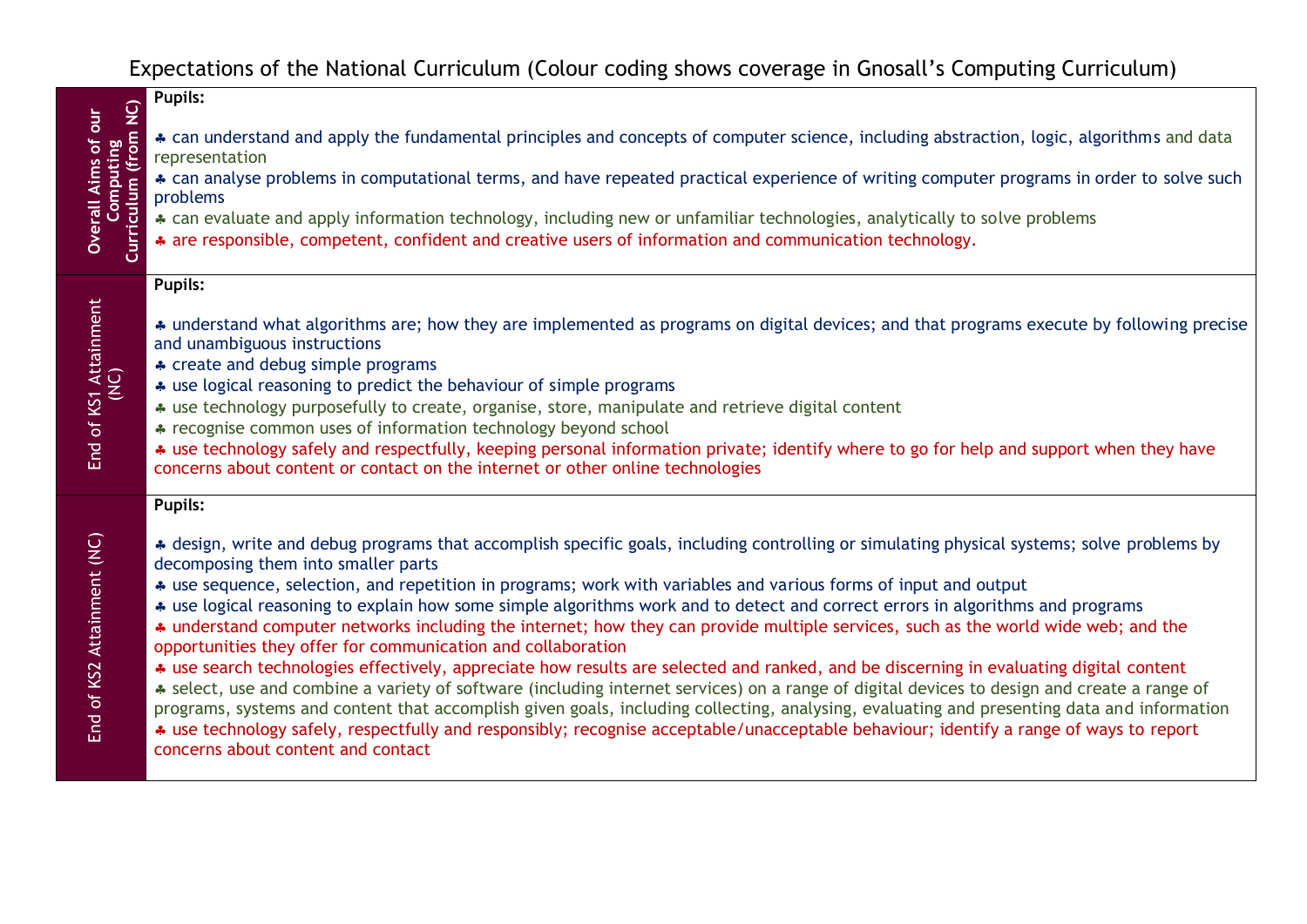|                 | 2-Year cycle | <b>Autumn Term 1</b>                                                                                       | <b>Autumn Term 2</b>                             | <b>Spring Term 1</b>                                   | <b>Spring Term 2</b>                                            | <b>Summer Term 1</b>                                | <b>Summer Term 2</b>                        |
|-----------------|--------------|------------------------------------------------------------------------------------------------------------|--------------------------------------------------|--------------------------------------------------------|-----------------------------------------------------------------|-----------------------------------------------------|---------------------------------------------|
|                 | Cycle A      | <b>Computing systems</b><br>and networks<br><b>Technology around</b><br><b>us</b>                          | <b>Creating Media</b><br><b>Digital Painting</b> | <b>Creating Media</b><br><b>Digital</b><br>photography | Data and<br>information<br>Grouping data                        | Programming A<br>Moving a Robot                     | Programming A<br>Robot Algorithms           |
| <b>Year 1/2</b> | Cycle B      | (Additional E-Safety)<br><b>Computing systems</b><br>and networks<br>IT around us<br>(Additional E-Safety) | <b>Creating Media</b><br>Digital writing         | <b>Creating Media</b><br>Making music                  | Data and<br>information<br>Pictogram                            | Programming B<br>Introduction to<br>animation       | Programming B<br>Introduction to<br>quizzes |
|                 | Cycle A      | <b>Computing systems</b><br>and networks<br>Connecting<br>computer<br>(Additional E-Safety)                | <b>Creating Media</b><br>Animation               | <b>Creating Media</b><br><b>Desktop Publishing</b>     | Data and<br>information<br><b>Branching</b><br><b>Databases</b> | Programming A<br>Repetition in<br>shapes            | Programming B<br>Repetition in<br>games     |
| <b>Year 3/4</b> | Cycle B      | <b>Computing systems</b><br>and networks<br>The Internet<br>(Additional E-Safety)                          | <b>Creating Media</b><br>Audio editing           | <b>Creating Media</b><br>Photo editing                 | Data and<br>information<br>Data Logging                         | Programming A<br>Sequence in music                  | Programming B<br><b>Events and actions</b>  |
| Year 5/6        | Cycle A      | <b>Computing systems</b><br>and networks<br><b>Sharing</b><br>information<br>(Additional E-Safety)         | <b>Creating Media</b><br>3D Modelling            | <b>Creating Media</b><br>Web page creation             | Data and<br>information<br>Flat file databases                  | Programming A<br>Selection in<br>physical computing | Programming B<br>Selection in<br>quizzes    |
|                 | Cycle B      | <b>Computing systems</b><br>and networks<br>Communication<br>(Additional E-Safety)                         | <b>Creating Media</b><br>Vector drawing          | <b>Creating Media</b><br>Video editing                 | Data and<br>information<br>Spreadsheets                         | Programming A<br>Variables in games                 | <b>Programming B</b><br>Sensing             |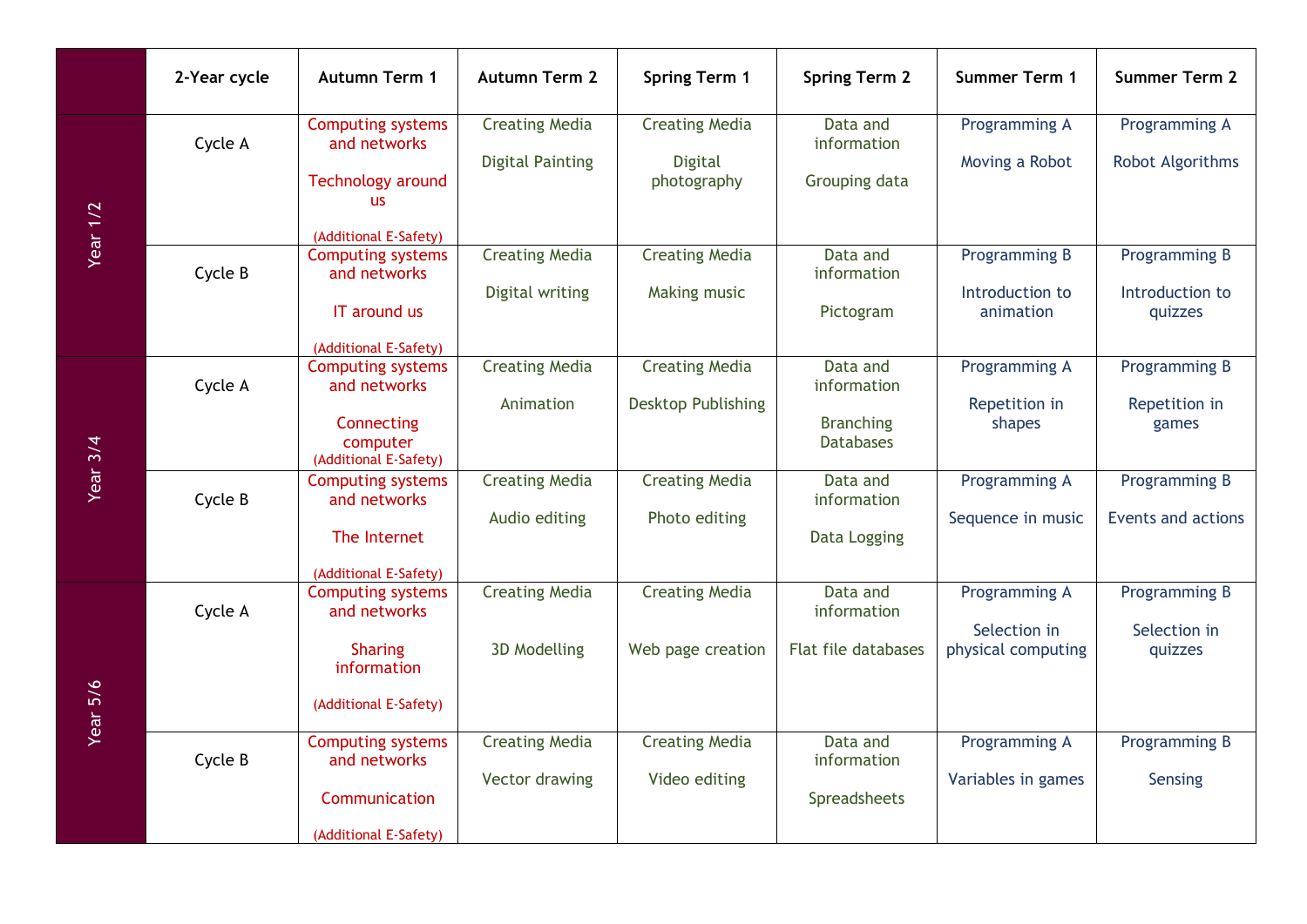## **Progression of Skills in Computing**

|                                                                | Year 1 and 2                                                                                                                                                                                                                                                                                                                                                                                                                                           | Year 3 and 4                                                                                                                                                                                                                                                                                                                                                                                                                                                  | Year 5 and 6                                                                                                                                                                                                                                                                                                                                                                                                                                                                                                                    |
|----------------------------------------------------------------|--------------------------------------------------------------------------------------------------------------------------------------------------------------------------------------------------------------------------------------------------------------------------------------------------------------------------------------------------------------------------------------------------------------------------------------------------------|---------------------------------------------------------------------------------------------------------------------------------------------------------------------------------------------------------------------------------------------------------------------------------------------------------------------------------------------------------------------------------------------------------------------------------------------------------------|---------------------------------------------------------------------------------------------------------------------------------------------------------------------------------------------------------------------------------------------------------------------------------------------------------------------------------------------------------------------------------------------------------------------------------------------------------------------------------------------------------------------------------|
|                                                                | <b>Technology Around Us (Cycle A)</b>                                                                                                                                                                                                                                                                                                                                                                                                                  | <b>Connecting Computers (Cycle A)</b>                                                                                                                                                                                                                                                                                                                                                                                                                         | <b>Sharing Information (Cycle A)</b>                                                                                                                                                                                                                                                                                                                                                                                                                                                                                            |
|                                                                | To identify technology<br>To identify a computer and its main parts<br>To use a mouse in different ways<br>To use a keyboard to type<br>To use the keyboard to edit text<br>(Additional e-safety includes safe searching, keep it<br>private and my creative work)                                                                                                                                                                                     | To explain how digital devices function<br>To identify input and output devices<br>To recognise how digital devices can change the<br>way we work<br>To explain how a computer network can be used<br>to share information<br>To explore how digital devices can be connected<br>To recognise the physical components of a<br>network<br>To describe how networks physically connect to<br>other networks                                                     | To explain that computers can be<br>connected together to form systems<br>To recognise the role of computer systems<br>in our lives<br>To recognise how information is<br>transferred over the internet<br>To explain how sharing information online<br>lets people in different places work<br>together<br>To contribute to a shared project online                                                                                                                                                                            |
|                                                                | IT Around Us (Cycle B)<br>To create rules for using technology responsibly                                                                                                                                                                                                                                                                                                                                                                             | (Additional e-safety includes online communities,<br>powerful passwords and show respect online)                                                                                                                                                                                                                                                                                                                                                              | (Additional e-safety includes digital<br>citizenship, picture perfect and strong<br>passwords)                                                                                                                                                                                                                                                                                                                                                                                                                                  |
| Computer Systems and Networks / E-safety Aut 1 (Cycle A and B) | To recognise the uses and features of information<br>technology<br>To identify information technology in the home<br>To identify information technology beyond school<br>To explain how information technology benefits us<br>To show how to use information technology safely<br>To recognise that choices are made when using<br>information technology<br>(Additional e-safety includes digital trails, screen<br>out mean and staying safe online) | The Internet (Cycle B)<br>To recognise how networked devices make up<br>the internet<br>To outline how websites can be shared via the<br>World Wide Web<br>To describe how content can be added and<br>accessed on the World Wide Web<br>To recognise how the content of the WWW is<br>created by people<br>To evaluate the consequences of unreliable<br>content<br>(Additional e-safety includes personal<br>information, key words and whose is it anyway) | <b>Communication (Cycle B)</b><br>To evaluate different ways of working<br>together online<br>To identify how to use a search engine<br>To describe how search engines select<br>results<br>To explain how search results are ranked<br>To recognise why the order of results is<br>important, and to whom<br>To recognise how we communicate using<br>technology<br>To evaluate different methods of online<br>communication<br>(Additional e-safety includes digital<br>citizenship, picture perfect and strong<br>passwords) |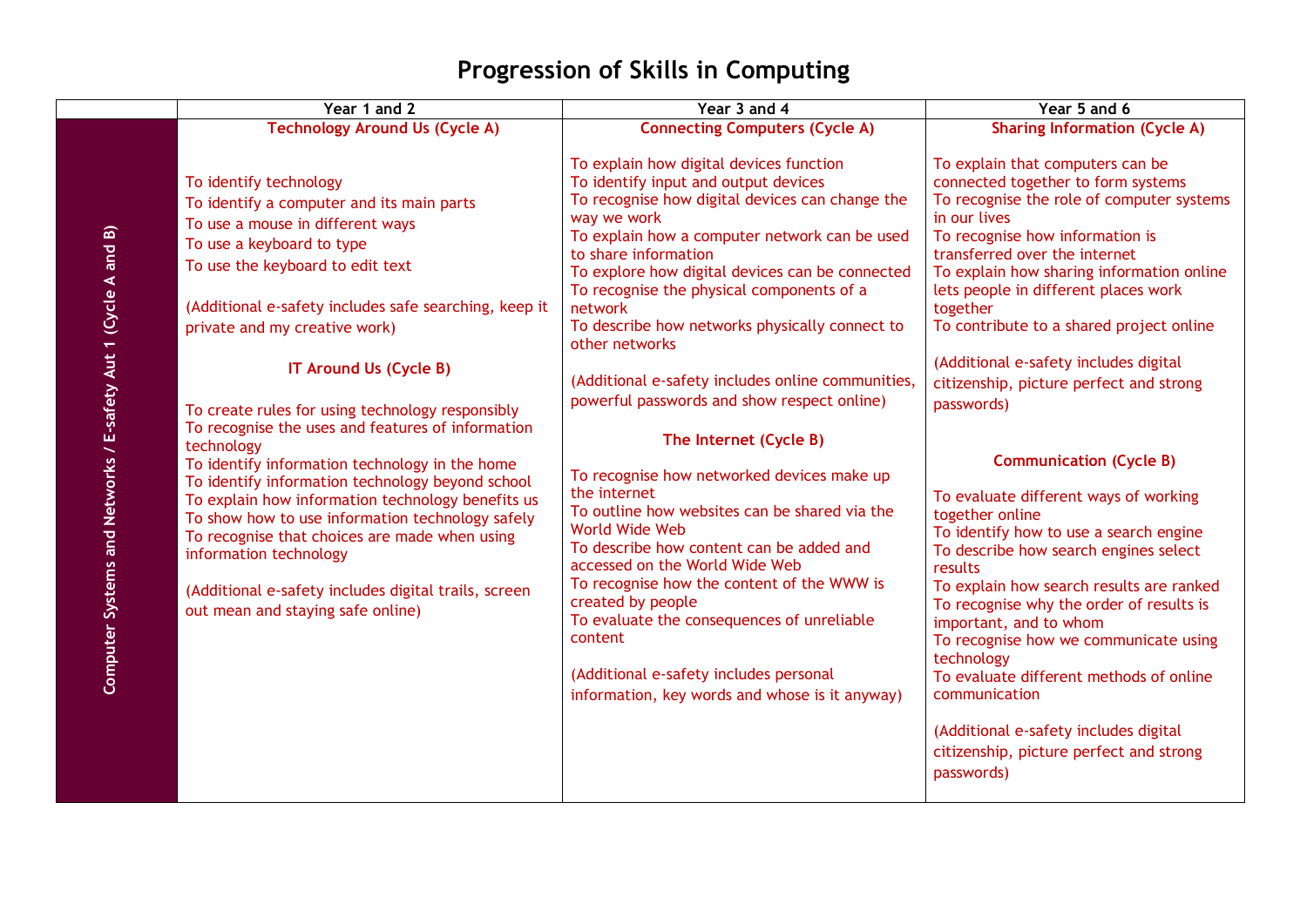| <b>Digital Painting (Cycle A)</b>                                                                                                                                                                                                                                                                                                                      | <b>Animation (Cycle A)</b>                                                                                                                                                                                                                                                                                                       | 3D Modelling (Cycle A)                                                                                                                                                                                                                                                                                                                                          |
|--------------------------------------------------------------------------------------------------------------------------------------------------------------------------------------------------------------------------------------------------------------------------------------------------------------------------------------------------------|----------------------------------------------------------------------------------------------------------------------------------------------------------------------------------------------------------------------------------------------------------------------------------------------------------------------------------|-----------------------------------------------------------------------------------------------------------------------------------------------------------------------------------------------------------------------------------------------------------------------------------------------------------------------------------------------------------------|
| To describe what different freehand tools do<br>To use the shape tool and the line tools<br>To make careful choices when painting a digital<br>picture<br>To explain why I chose the tools I used<br>To use a computer on my own to paint a picture<br>To compare painting a picture on a computer and on<br>paper<br><b>Digital Writing (Cycle B)</b> | To explain that animation is a sequence of<br>drawings or photographs<br>To relate animated movement with a sequence<br>of images<br>To plan an animation<br>To identify the need to work consistently and<br>carefully<br>To review and improve an animation<br>To evaluate the impact of adding other media to<br>an animation | To use a computer to create and<br>manipulate three-dimensional (3D) digital<br>objects<br>To compare working digitally with 2D and<br>3D graphics<br>To construct a digital 3D model of a<br>physical object<br>To identify that physical objects can be<br>broken down into a collection of 3D shapes<br>To design a digital model by combining 3D<br>objects |
|                                                                                                                                                                                                                                                                                                                                                        | <b>Audio Editing (Cycle B)</b>                                                                                                                                                                                                                                                                                                   | To develop and improve a digital 3D model                                                                                                                                                                                                                                                                                                                       |
| To use a computer to write                                                                                                                                                                                                                                                                                                                             |                                                                                                                                                                                                                                                                                                                                  |                                                                                                                                                                                                                                                                                                                                                                 |
| To add and remove text on a computer<br>To identify that the look of text can be changed on                                                                                                                                                                                                                                                            | To identify that sound can be digitally recorded:<br>To use a digital device to record sound:                                                                                                                                                                                                                                    | <b>Vector Drawing (Cycle B)</b>                                                                                                                                                                                                                                                                                                                                 |
| a computer<br>To make careful choices when changing text<br>To explain why I used the tools that I chose<br>To compare writing on a computer with writing on<br>paper                                                                                                                                                                                  | To explain that a digital recording is stored as a<br>file:<br>To explain that audio can be changed through<br>editing:<br>To show that different types of audio can be<br>combined and played together<br>To evaluate editing choices made                                                                                      | To identify that drawing tools can be used<br>to produce different outcomes<br>To create a vector drawing by combining<br>shapes<br>To use tools to achieve a desired effect<br>To recognise that vector drawings consist<br>of layers<br>To group objects to make them easier to<br>work with<br>To evaluate my vector drawing                                 |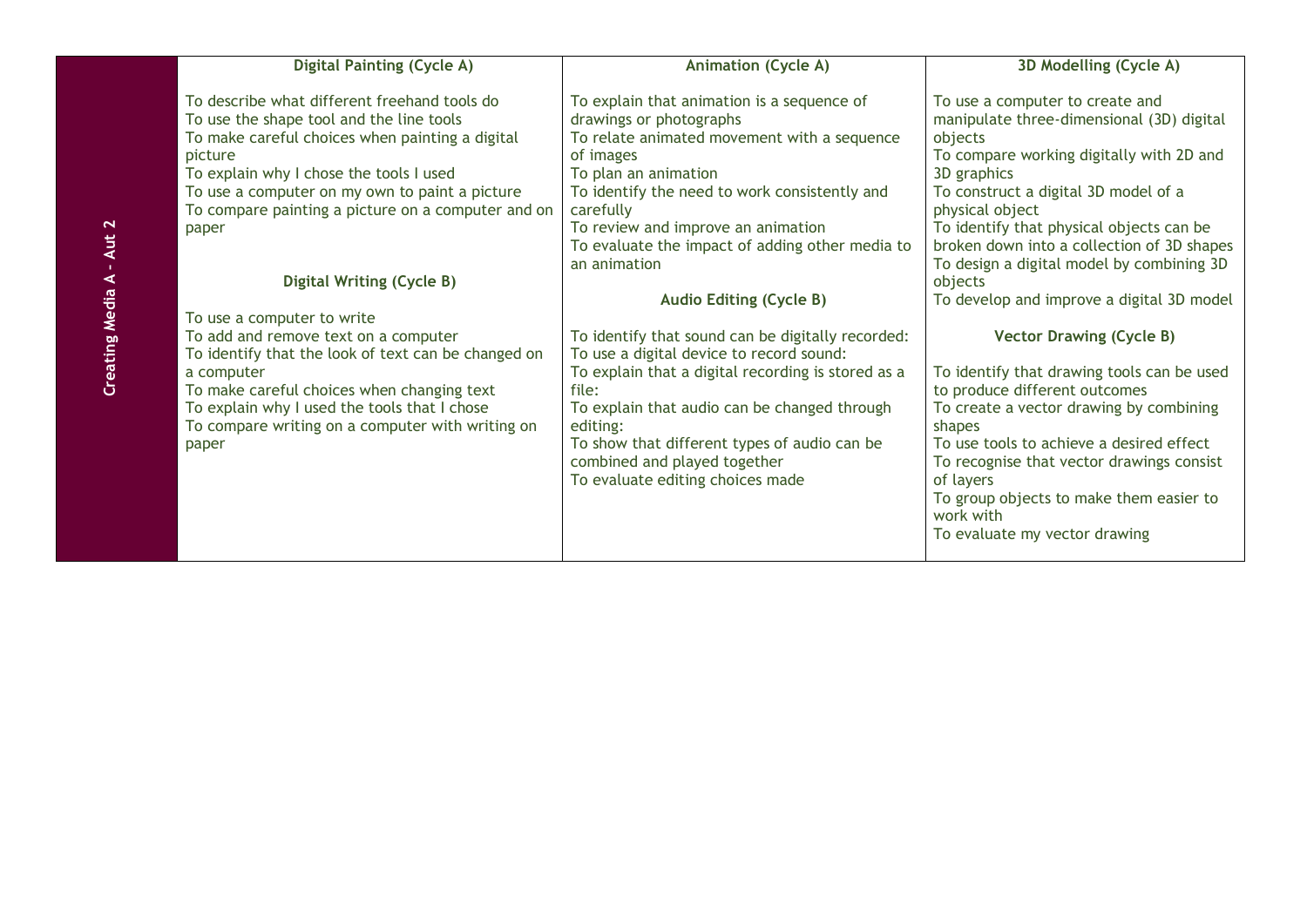| Digital Photography (Cycle A)                                                                                                                                                                                                                                                                                                                                       | <b>Desktop Publishing (Cycle A)</b>                                                                                                                                                                                                                                                                                             | <b>Web Page Creation (Cycle A)</b>                                                                                                                                                                                                                                                                                                                                                      |
|---------------------------------------------------------------------------------------------------------------------------------------------------------------------------------------------------------------------------------------------------------------------------------------------------------------------------------------------------------------------|---------------------------------------------------------------------------------------------------------------------------------------------------------------------------------------------------------------------------------------------------------------------------------------------------------------------------------|-----------------------------------------------------------------------------------------------------------------------------------------------------------------------------------------------------------------------------------------------------------------------------------------------------------------------------------------------------------------------------------------|
| To know what devices can be used to take<br>photographs<br>To use a digital device to take a photograph<br>To describe what makes a good photograph<br>To decide how photographs can be improved<br>To use tools to change an image<br>To recognise that images can be changed                                                                                      | To recognise how text and images convey<br>information<br>To recognise that text and layout can be edited<br>To choose appropriate page settings<br>To add content to a desktop publishing<br>publication<br>To consider how different layouts can suit<br>different purposes<br>To consider the benefits of desktop publishing | To review an existing website and consider<br>its structure<br>To plan the features of a web page<br>To consider the ownership and use of<br>images (copyright)<br>To recognise the need to preview pages<br>To outline the need for a navigation path<br>To recognise the implications of linking to<br>content owned by other people                                                  |
| <b>Making Music (Cycle B)</b>                                                                                                                                                                                                                                                                                                                                       | <b>Photo Editing (Cycle B)</b>                                                                                                                                                                                                                                                                                                  | <b>Video Editing (Cycle B)</b>                                                                                                                                                                                                                                                                                                                                                          |
| To say how music can make us feel<br>To identify that there are patterns in music<br>To describe how music can be used in different ways<br>To show how music is made from a series of notes<br>To create music for a purpose<br>To review and refine our computer work<br>(Additional e-safety includes privacy rules, talking<br>safely online and cyberbullying) | To explain that digital images can be changed<br>To change the composition of an image<br>To describe how images can be changed for<br>different uses<br>To make good choices when selecting different<br>tools<br>To recognise that not all images are real<br>To evaluate how changes can improve an image                    | To recognise video as moving pictures,<br>which can include audio<br>To identify digital devices that can record<br>video<br>To capture video using a digital device<br>To recognise the features of an effective<br>video<br>To identify that video can be improved<br>through reshooting and editing<br>To consider the impact of the choices<br>made when making and sharing a video |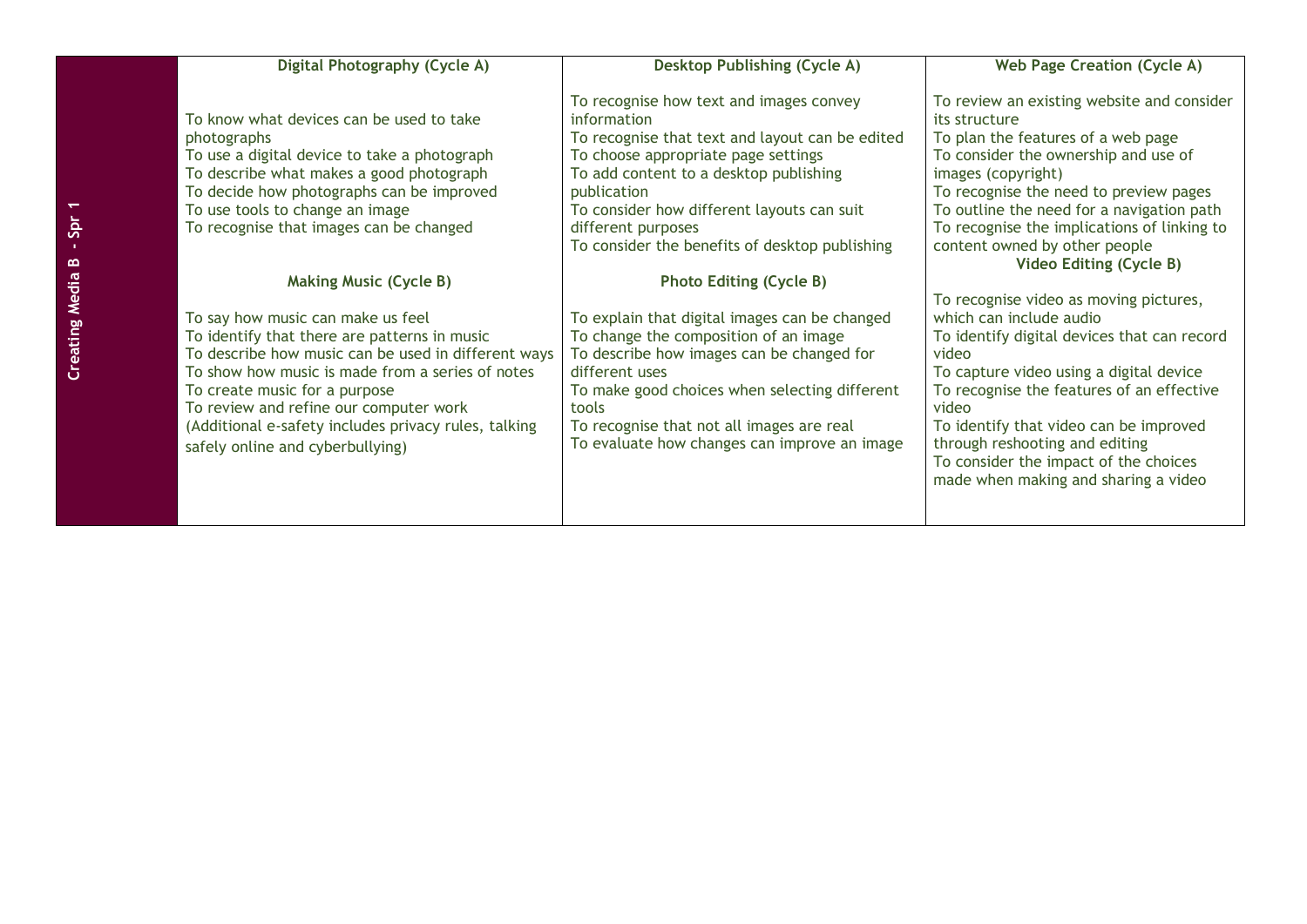| <b>Grouping Data (Cycle A)</b>                                                                                                                                                                                                                                                                                                      | <b>Branching Databases (Cycle A)</b>                                                                                                                                                                                                                                                                                                                                                          | <b>Flat File Databases (Cycle A)</b>                                                                                                                                                                                                                                                                                                                                                                    |
|-------------------------------------------------------------------------------------------------------------------------------------------------------------------------------------------------------------------------------------------------------------------------------------------------------------------------------------|-----------------------------------------------------------------------------------------------------------------------------------------------------------------------------------------------------------------------------------------------------------------------------------------------------------------------------------------------------------------------------------------------|---------------------------------------------------------------------------------------------------------------------------------------------------------------------------------------------------------------------------------------------------------------------------------------------------------------------------------------------------------------------------------------------------------|
| To label objects<br>To identify that objects can be counted<br>To describe objects in different ways<br>To count objects with the same properties<br>To compare groups of objects<br>To answer questions about groups of objects<br>To recognise that we can count and compare<br>objects using tally charts<br>Pictogram (Cycle B) | To create questions with yes/no answers<br>To identify the object attributes needed to<br>collect relevant data<br>To create a branching database<br>To identify objects using a branching database<br>To explain why it is helpful for a database to be<br>well structured<br>To compare the information shown in a<br>pictogram with a branching database<br>Logging Data (Cycle B)         | To use a form to record information<br>To compare paper and computer-based<br>databases<br>To outline how grouping and then sorting<br>data allows us to answer questions<br>To explain that tools can be used to select<br>specific data<br>To explain that computer programs can be<br>used to compare data visually<br>To apply my knowledge of a database to<br>ask and answer real-world questions |
| To recognise that objects can be represented as<br>pictures<br>To create a pictogram<br>To select objects by attribute and make<br>comparisons<br>To recognise that people can be described by<br>attributes<br>To explain that we can present information using a<br>computer                                                      | To explain that data gathered over time can be<br>used to answer questions<br>To use a digital device to collect data<br>automatically<br>To explain that a data logger collects 'data<br>points' from sensors over time<br>To use data collected over a long duration to<br>find information<br>To identify the data needed to answer questions<br>To use collected data to answer questions | Spreadsheets (Cycle B)<br>To identify questions which can be<br>answered using data<br>To explain that objects can be described<br>using data<br>To explain that formula can be used to<br>produce calculated data<br>To apply formulas to data, including<br>duplicating<br>To create a spreadsheet to plan an event<br>To choose suitable ways to present data                                        |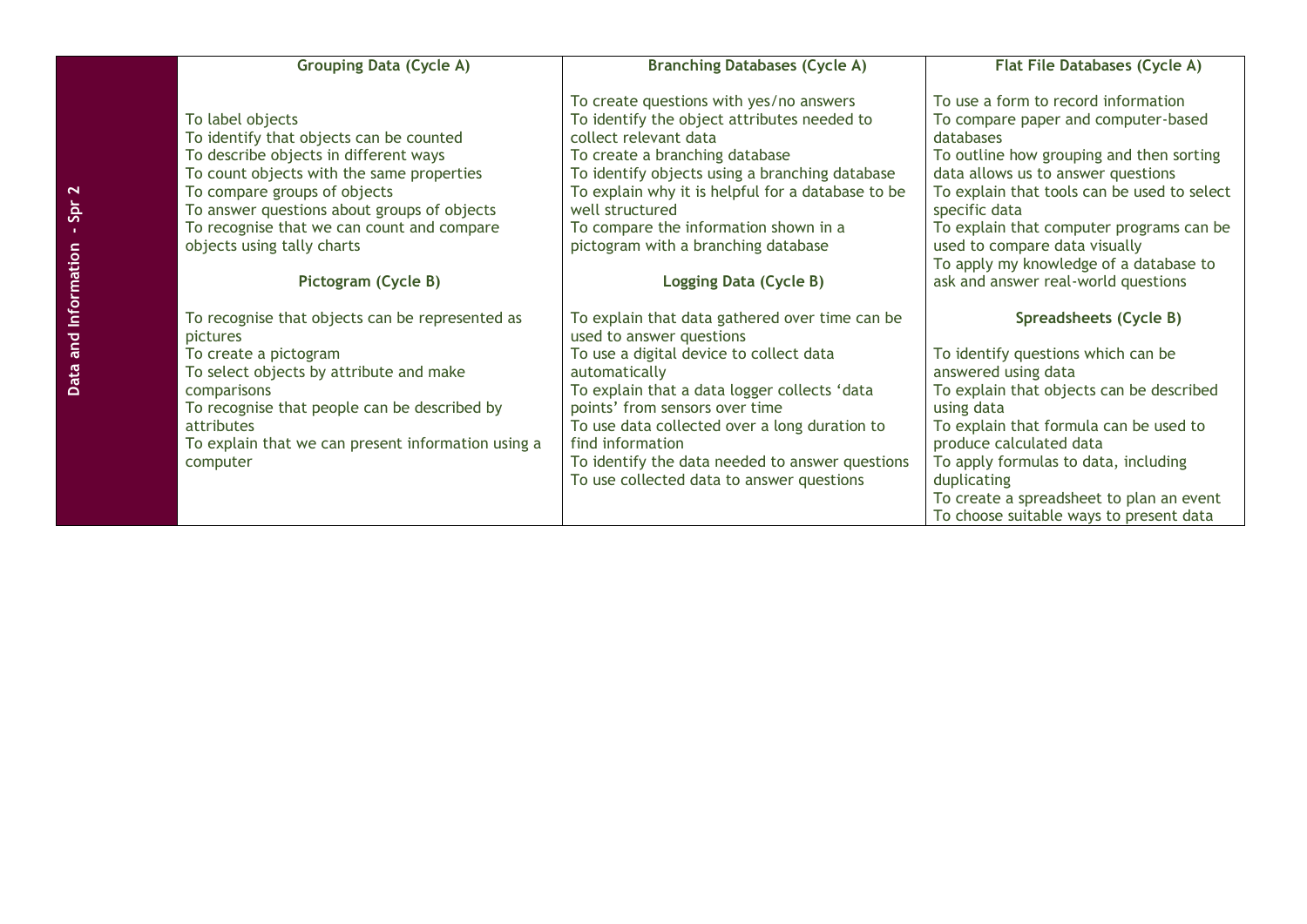|                                          | <b>Moving a Robot (Cycle A)</b>                                                                                                                                                                                                                                                                                                                                                                                                                                                                                                                                        | <b>Repetition in Shapes (Cycle A)</b>                                                                                                                                                                                                                                                                                                                                                                                                                                                                                                                                                                                                                                                               | <b>Selection in Physical Computing</b><br>(Cycle A)                                                                                                                                                                                                                                                                                                                                                                                                                                                                                                                                                                                                                                                                                                                      |
|------------------------------------------|------------------------------------------------------------------------------------------------------------------------------------------------------------------------------------------------------------------------------------------------------------------------------------------------------------------------------------------------------------------------------------------------------------------------------------------------------------------------------------------------------------------------------------------------------------------------|-----------------------------------------------------------------------------------------------------------------------------------------------------------------------------------------------------------------------------------------------------------------------------------------------------------------------------------------------------------------------------------------------------------------------------------------------------------------------------------------------------------------------------------------------------------------------------------------------------------------------------------------------------------------------------------------------------|--------------------------------------------------------------------------------------------------------------------------------------------------------------------------------------------------------------------------------------------------------------------------------------------------------------------------------------------------------------------------------------------------------------------------------------------------------------------------------------------------------------------------------------------------------------------------------------------------------------------------------------------------------------------------------------------------------------------------------------------------------------------------|
| make a sequence<br>sequences<br>together | To explain what a given command will do<br>To act out a given word<br>To combine forwards and backwards commands to<br>To combine four direction commands to make<br>Introduction to Animation (Cycle B)<br>To plan a simple program<br>To find more than one solution to a problem<br>To choose a command for a given purpose<br>To show that a series of commands can be joined<br>To identify the effect of changing a value<br>To explain that each sprite has its own instructions<br>To design the parts of a project<br>To use my algorithm to create a program | To explore a new programming environment<br>I can identify that each sprite is controlled by<br>the commands I choose<br>To explain that a program has a start<br>To recognise that a sequence of commands can<br>have an order<br>To change the appearance of my project<br>To create a project from a task description<br>To identify that accuracy in programming is<br>important<br>Sequence in Music (Cycle B)<br>To create a program in a text-based language<br>To explain what 'repeat' means<br>To modify a count-controlled loop to produce a<br>given outcome<br>To decompose a program into parts<br>To create a program that uses count-controlled<br>loops to produce a given outcome | To control a simple circuit connected to a<br>computer<br>To write a program that includes count-<br>controlled loops<br>To explain that a loop can stop when a<br>condition is met, eg number of times<br>To conclude that a loop can be used to<br>repeatedly check whether a condition has<br>been met<br>To design a physical project that includes<br>selection<br>To create a controllable system that<br>includes selection<br>Variables in Games (Cycle B)<br>To define a 'variable' as something that is<br>changeable<br>To explain why a variable is used in a<br>program<br>To choose how to improve a game by using<br>variables<br>To design a project that builds on a given<br>example<br>To use my design to create a project<br>To evaluate my project |